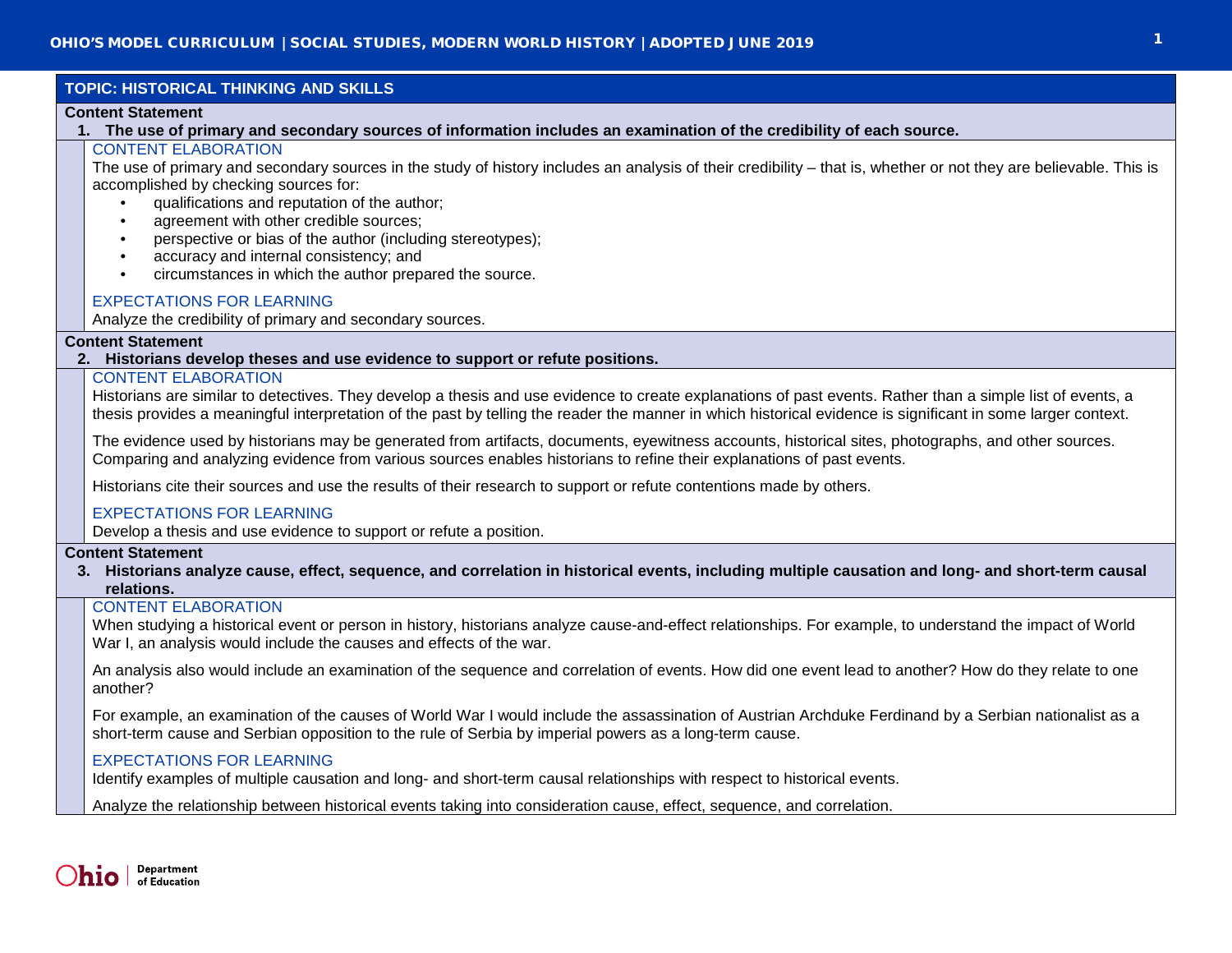### **TOPIC: AGE OF ENLIGHTENMENT (1600-1800)**

#### **Content Statement**

#### **4. The Scientific Revolution impacted religious, political, and cultural institutions by challenging how people viewed the world.**

### CONTENT ELABORATION

The Scientific Revolution marked a shift from the perception that truth is revealed solely through the Bible and the Church to the perception that truth could be learned through experience and investigation. The Scientific Revolution served as the turning point for established ideologies leading to the Enlightenment. The Scientific Revolution impacted political, economic, and social ideologies.

### EXPECTATIONS FOR LEARNING

Describe the causes and effects of the Scientific Revolution.

### **Content Statement**

### **5. Enlightenment ideas regarding human nature and society challenged religious authority, absolute rule and mercantilism.**

### CONTENT ELABORATION

The Enlightenment movement began in Europe and inspired change across the world. Enlightenment thinkers believed in the influence of nature and in human progress. Some suggested that humans were naturally good and by freely exercising reason, would act for the common good. This required freedom from the restraints of the government and the Church. Enlightenment ideas include:

- use of reason;
- education;
- social reforms;
- tabula rasa (blank slate); and
- natural rights (life, liberty, and property).

Enlightenment thinkers believed that natural laws guided social, political and economic systems and institutions and this idea became known as the social contract.

Philosophical thought during the Enlightenment impacted religion, government, and economics in Europe. This was a challenge to many of the Church's doctrines and an increased focus on earthly as well as spiritual welfare. Challenges to the Church included:

- humanism;
- mercantilism; and
- laissez faire.

There was a shift from forms of government in which power was held by only one or few individuals to forms of government in which many have a say, both directly and indirectly. Enlightenment ideas promoted the belief in a social contract between the governed and their government. These shifts in ideas included:

- limited government;
- absolute rule;
- divine right; and
- separation of powers.

The mercantilist system was challenged due to a growing belief that natural laws could define an economic system including a free-market economy with limited, or laissez faire, government regulation.

### EXPECTATIONS FOR LEARNING

Explain how religious authority, absolute rule, and mercantilism were challenged by the ideas of the Enlightenment.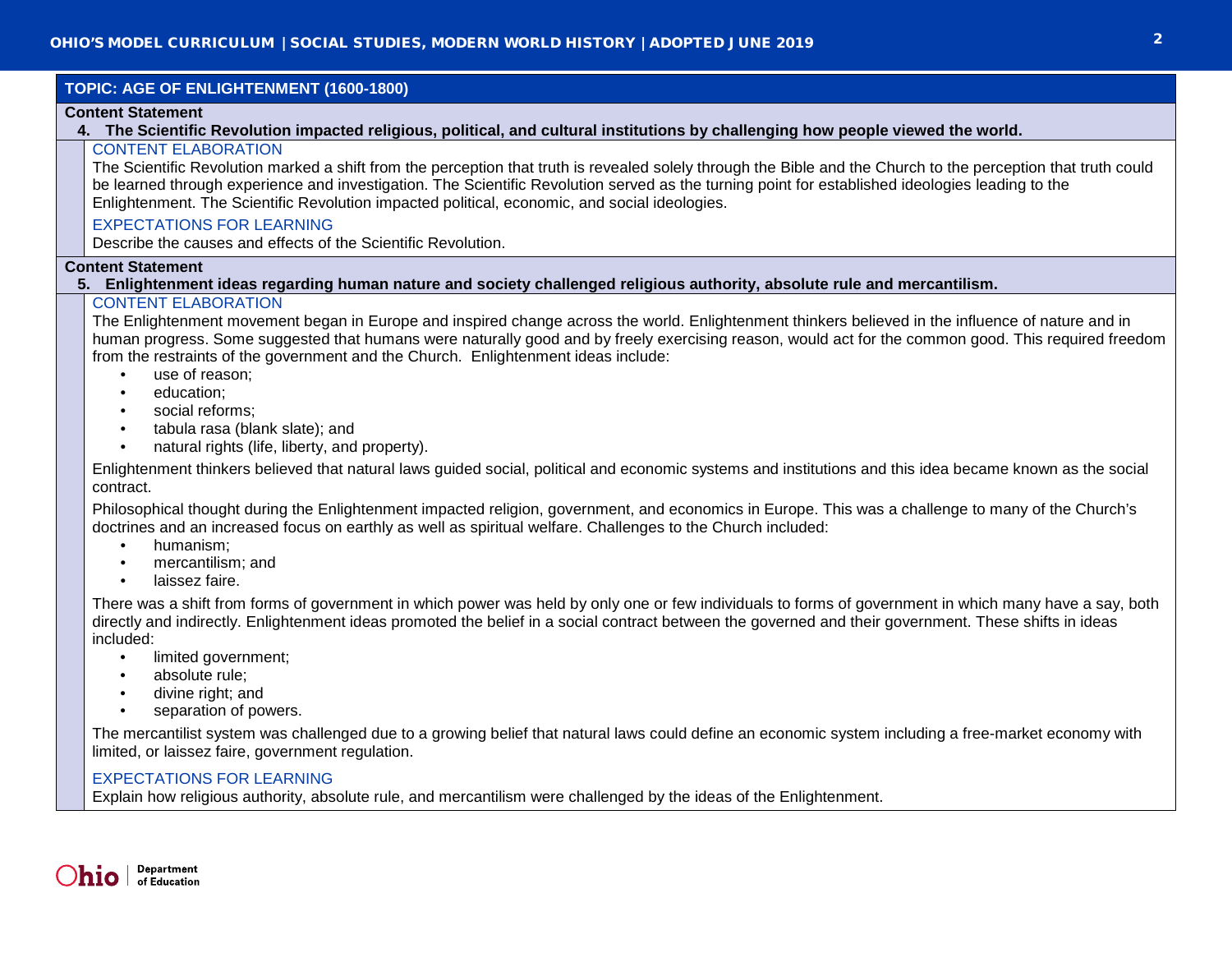### **TOPIC: AGE OF ENLIGHTENMENT (1600-1800)**

### **Content Statement**

**6. Enlightenment ideas on the relationship of the individual and the government influenced the American and French Revolutions.**

### CONTENT ELABORATION

The political, economic, and social changes that developed during the Enlightenment Age inspired the American and French Revolutions. Enlightenment writers explored the relationship between governments and the people they governed.

Leaders of revolutions and wars for independence during this time based their goals for political change upon Enlightenment ideas. These ideas include:

- freedom;
- natural rights;
- self-determination;
- limited government;
- consent of the governed; and
- the common good.

### EXPECTATIONS FOR LEARNING

Explain how Enlightenment ideas influenced the American and French Revolutions.

## **TOPIC: AGE OF REVOLUTIONS (1750-1914)**

#### **Content Statement**

**7. The American and French Revolutions influenced Latin American revolutions for independence.**

#### CONTENT ELABORATION

The political, economic, and social events that inspired the American and French Revolutions also inspired revolutions in Latin America. These ideas and events included:

- freedom;
- natural rights:
- self-determination;
- limited government;
- consent of the governed;
- common good; and
- success of the American and French Revolutions.

However, Latin American revolutions had their own unique causes:

- encomienda;
- míta; and
- chattel slavery.

### EXPECTATIONS FOR LEARNING

Compare how the American and French Revolutions influenced the Latin American revolutions.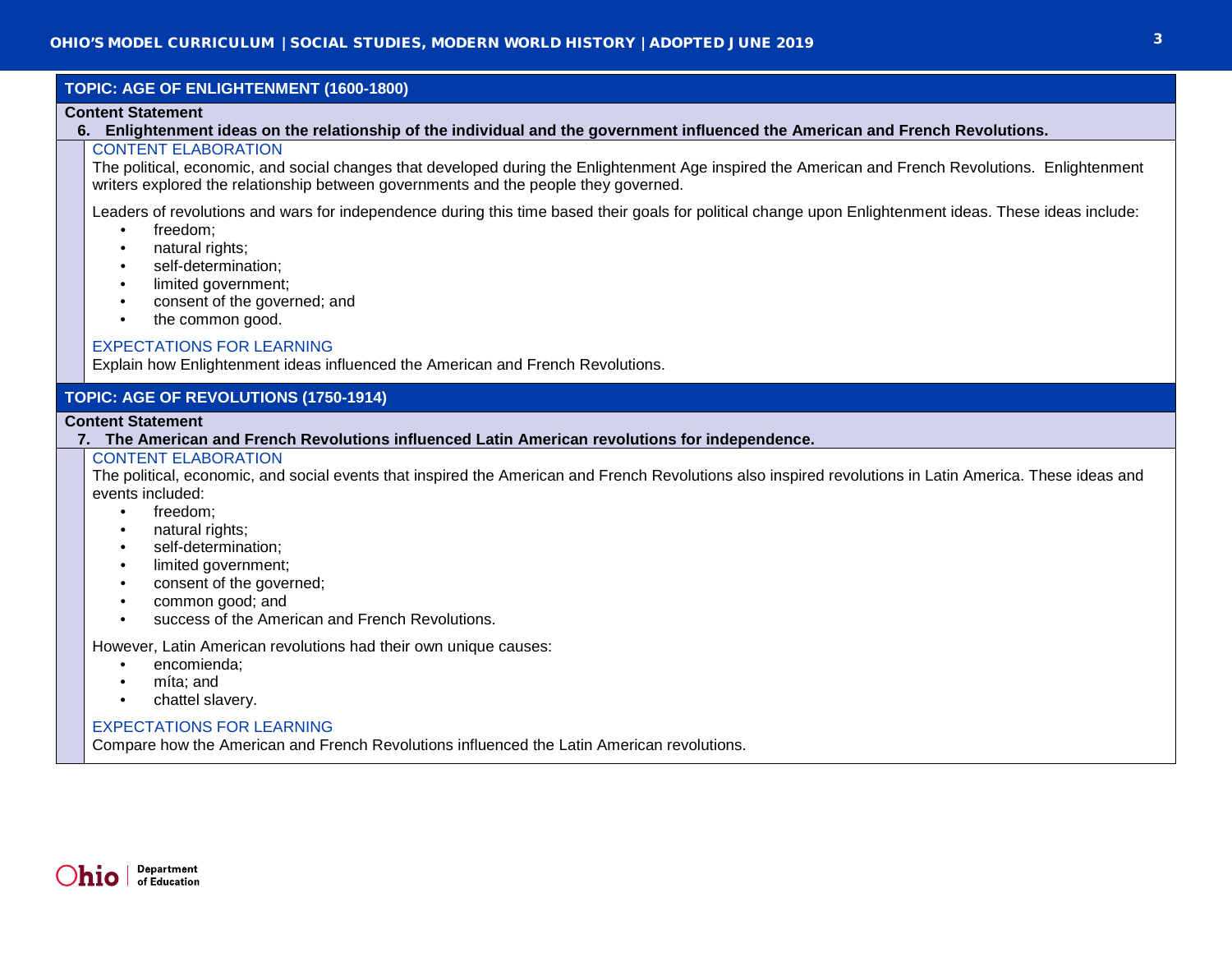# **TOPIC: AGE OF REVOLUTIONS (1750-1914)**

#### **Content Statement**

**8. Industrialization had social, political and economic effects on Western Europe and the world.**

# CONTENT ELABORATION

The Industrial Revolution transformed Europe and North America in the late 18th and 19th centuries. It had positive and negative effects on class distinctions, family life and the daily working lives of men, women and children. Population growth and migrations, urbanization and emigration out of Europe were impacted by the move to an industrialized economy. These impacts include:

- migration;
- urbanization;
- emigration;
- industrialization:
- labor unions forming
- social classes (middle and working class); and
- the economy.

The Industrial Revolution led to movements for political and social reform in England, Western Europe, and the United States. It also expanded the worldmarket economy.

### EXPECTATIONS FOR LEARNING

Analyze the social, political, and economic effects of industrialization on Western Europe and the world.

### **TOPIC: IMPERIALISM (1800-1914)**

#### **Content Statement**

#### **9. Imperial expansion had political, economic and social roots.**

#### CONTENT ELABORATION

By the early 20th century, many European nations, as well as Japan, extended their control over other lands and created empires based on imperialism. Their motivations had economic, political, and social roots.

The political motivations for imperialism included the desire to appear more powerful, bolster nationalism, and provide security through the building of military bases overseas (militarism). Japanese leaders wanted to exert the power of Japan and confront Western imperialism by engaging in imperialist actions. Japan used its military might to establish footholds in Taiwan, China, and Korea.

Economic motivations were tied to production and consumption of goods. There was a need for new markets, raw materials and outlets for population growth.

European powers used spheres of influence to establish economic control in China. Economic influences of imperialism include:

- consumption;
- exploitation of labor;
- exploitation of raw materials:
- spheres of influence; and
- free market.

The social roots for imperial expansion included the spread of Western values and the vision of some that it was "the white man's burden" to civilize those perceived as uncivilized. There also were humanitarian concerns and the spread of Christianity. The social roots of imperialism also included paternalism and social Darwinism.

### EXPECTATIONS FOR LEARNING

Describe the political, economic, and social causes of imperialism.

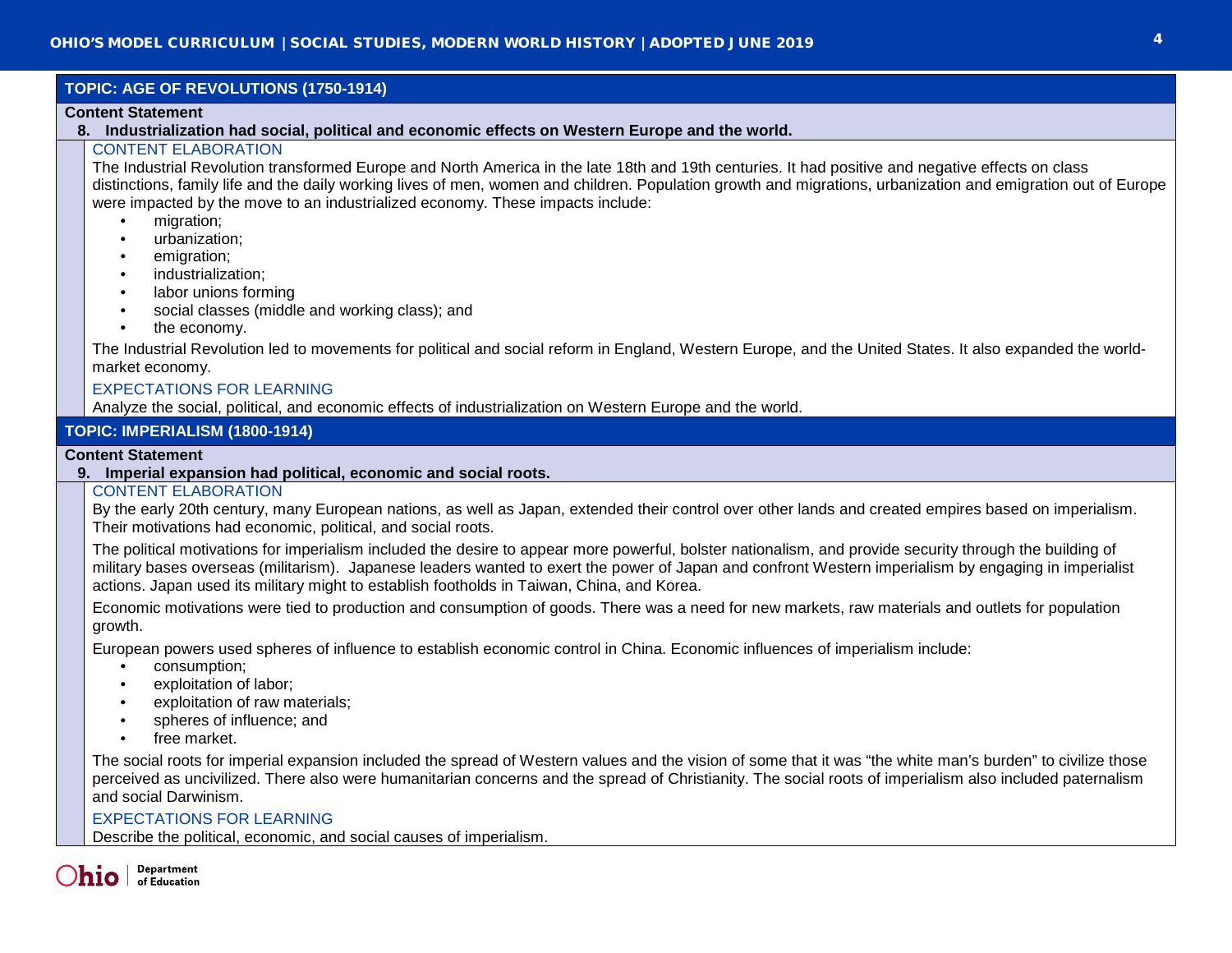### **TOPIC: IMPERIALISM (1800-1914)**

#### **Content Statement**

**10. Imperialism involved land acquisition, extraction of raw materials, spread of Western values, and direct political control.**

### CONTENT ELABORATION

In the late 19th and early 20th centuries, European countries competed to establish colonies in Africa and Asia. Raw materials needed for their growing industries were extracted from the colonies. Colonial powers made unilateral decisions about land and people without consulting people living there, including:

- exploiting raw materials;
- exploiting people; and
- Berlin or Congo Conference.

Some European powers preferred direct control over the colonies they established during this period. Other European powers preferred indirect control over their colonies, using local systems of authority, believing that working with the local native leaders would lessen the possibility of revolts and would encourage assimilation into Western traditions.

### EXPECTATIONS FOR LEARNING

Describe how imperialism involved land acquisition, extraction of raw materials, the spread of Western values, and maintenance of political control.

### **Content Statement**

#### **11. The consequences of imperialism were viewed differently by the colonizers and the colonized.**

#### CONTENT ELABORATION

Dramatic differences in viewpoints existed between colonizers and those they colonized. Different viewpoints between these two groups included the extension of cultural practices versus the loss of traditions and modernization versus breakup of past institutions.

### EXPECTATIONS FOR LEARNING

Describe how the effects of imperialism were viewed differently by the colonizers and the colonized.

### **TOPIC: ACHIEVEMENTS AND CRISES (1900-1945)**

#### **Content Statement**

**12. Advances in technology, communication, and transportation improved lives, but also had negative consequences.**

### CONTENT ELABORATION

During the 20th century, advances in technology improved lives through an increase in the availability and variety of consumer goods, communication, and technology both for individuals and in the military.

Advances in technology, communication, and transportation also had negative impacts for both individuals and the military. As wars are fought new technologies are created and war becomes impersonal, industrialized, and efficient resulting in total war.

### EXPECTATIONS FOR LEARNING

Explain how advancements in technology, communication, and transportation improved lives and had negative consequences.

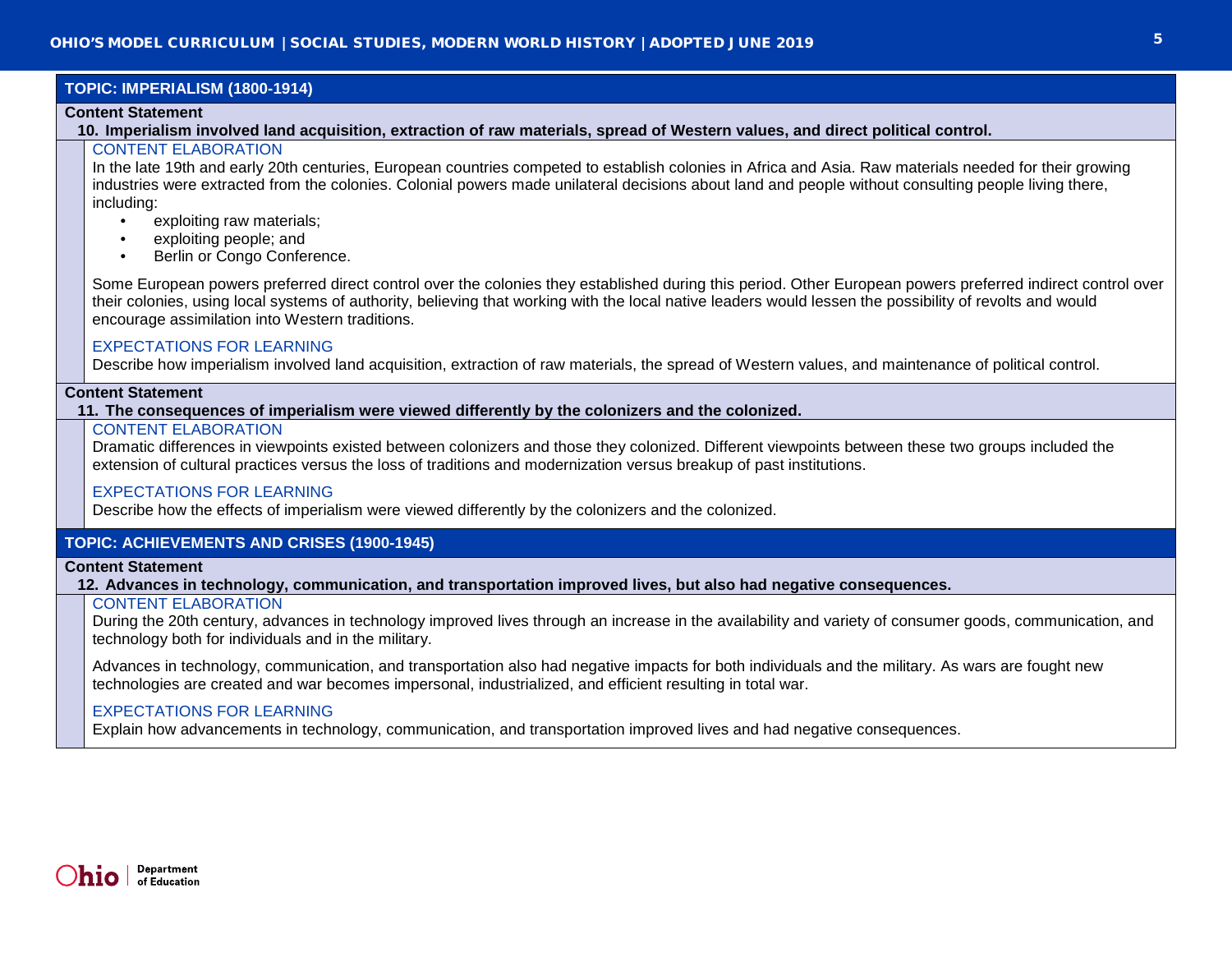## **TOPIC: ACHIEVEMENTS AND CRISES (1900-1945)**

#### **Content Statement**

### **13. The causes of World War I included militarism, imperialism, nationalism, and alliances.**

### CONTENT ELABORATION

Military spending among the great powers of Europe increased greatly in the years prior to World War I. Rivalries between global powers led to a building up of armed forces and an increase in distrust amongst the European nations.

The great powers of Europe were competing for land and resources around the world.

Intense nationalism was on the rise in Europe, including in the Balkans, which was a factor in the outbreak of World War I. Due to national animosities, there was little resistance to war when it began.

The system of alliances early in the century set the stage for entangling a small-scale conflict into a world war since each alliance brought several nations into the conflict. By the beginning of the war, the two large alliances were the Triple Entente and the Triple Alliance.

### EXPECTATIONS FOR LEARNING

Identify and explain the causes of World War I.

#### **Content Statement**

**14. The consequences of World War I and the worldwide depression set the stage for the Russian Revolution, the rise of totalitarianism, aggressive Axis expansion, and the policy of appeasement which in turn led to World War II.**

### CONTENT ELABORATION

The human cost of World War I on Russia fueled the Bolshevik Revolution and ushered in the ideology of state-sponsored communism.

Following World War I, the Treaty of Versailles forever changed the political and social organizations of Europe. The harsh terms for the defeated countries caused anger and created a climate for retribution. It also contributed to a worldwide depression.

The German, Austro-Hungarian, and Ottoman empires collapsed, and their former lands were carved up into new states and nations. European powers were weakened by the following:

- financial loss through reparations and war debt;
- population loss; and
- destruction of towns, cities, and infrastructure.

Nationalistic and militaristic political parties took advantage of economic troubles in order to gain political power. Totalitarian regimes found wide bases of support in several European countries, including Germany, Spain, and Italy. Great Britain and France's reluctance to challenge Nazi Germany's expansion efforts in the 1930s was a consequence of the devastation that resulted from World War I. This reluctance led to policies that allowed the Nazi party in Germany to grow, including:

- appeasement policy;
- Munich Crisis;
- isolationism; and
- failure of the League of Nations.

This aggressive expansion, met with appeasement, led World War II.

### EXPECTATIONS FOR LEARNING

Explain how the consequences of World War I set the stage for World War II.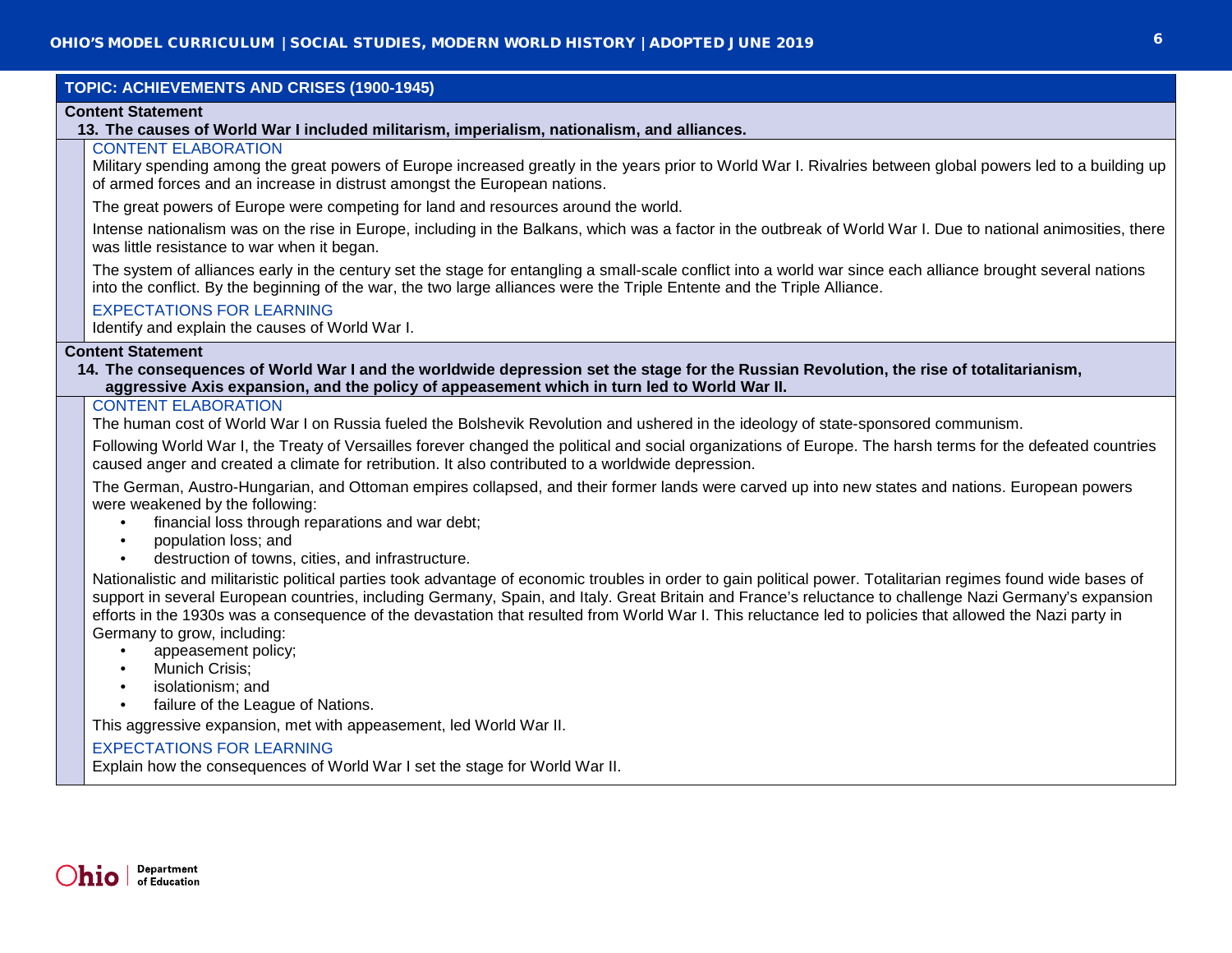### **TOPIC: ACHIEVEMENTS AND CRISES (1900-1945)**

#### **Content Statement**

### **15. Oppression and discrimination resulted in the Armenian Genocide during World War I and the Holocaust during World War II.**

### CONTENT ELABORATION

By the early 1900s, the Ottoman Empire was in decline and the Ottomans believed that minority groups within the Empire were partially to blame for this decline, including the Armenians. The Ottomans began a systematic targeting of Armenians during World War I leading to the murder of millions of Armenians.

When the Nazi Party came to power in Germany, it capitalized on long-standing anti-Semitic ideologies to institutionalize discrimination and dehumanizing of Jews leading to the government's "Final Solution", the systematic mass murder of millions of Jews. Other groups of people suffered atrocities under Nazi persecution.

Factors that impacted the Holocaust include:

- anti-Semitism (historical, economic, and racial ideology);
- Nuremberg Laws:
- propaganda (using available means of technology); and
- concentration and death camps.

#### EXPECTATIONS FOR LEARNING

Analyze how oppression and discrimination led to genocides of the Armenians during World War I and Jews during World War II.

#### **Content Statement**

**16. World War II devastated most of Europe and Asia, led to the occupation of Eastern Europe and Japan, and began the atomic age.**

#### CONTENT ELABORATION

World War II was a total war that caused unprecedented physical, economic, social, and cultural damage. Both the Axis and Allies targeted civilians during World War II. Damage included:

- refugees;
- casualties;
- loss of art;
- loss of infrastructure; and
- loss of employment.

The Allies divided Europe into zones of occupation at conferences in Yalta and Potsdam. Conflicts between the Allies about the zones of occupation led to competition for political influence.

World War II also changed the nature of warfare by introducing the use of atomic weapons, setting the stage for an era of political tension.

### EXPECTATIONS FOR LEARNING

Describe how World War II devastated most of Europe and Asia, led to the occupation of Eastern Europe and Japan, and started the atomic age.

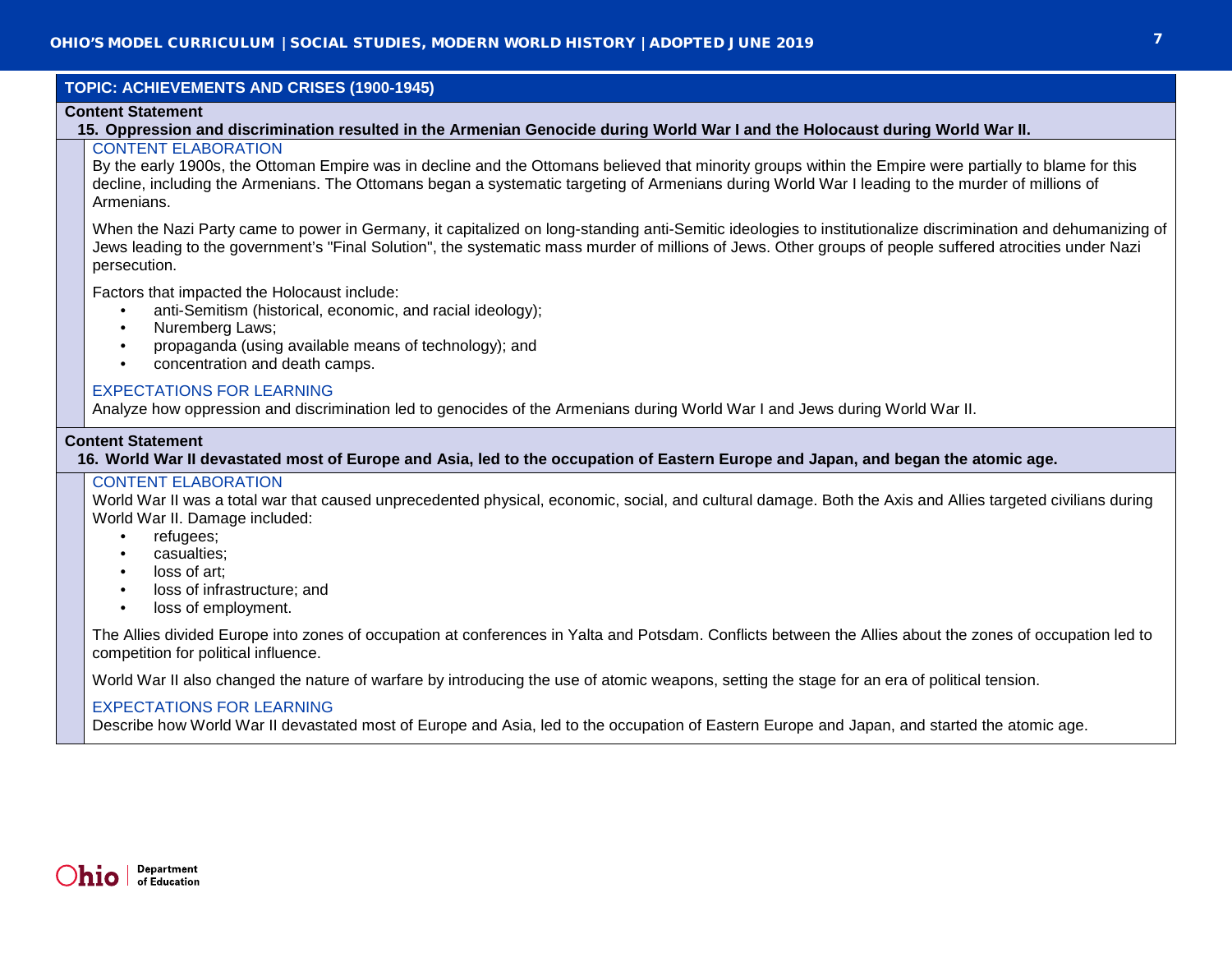### **TOPIC: THE COLD WAR (1945-1991)**

#### **Content Statement**

**17. The United States and the Soviet Union became superpowers and competed for global influence.**

### CONTENT ELABORATION

The United States and Soviet Union both emerged as superpowers following victories during World War II. Unlike most of Europe and parts of Asia, the United States had sustained little damage and had a strong economy at the end of World War II. The Soviet Union utilized its position to expand its territorial control of most of Eastern Europe.

The Cold War Era was a time of tension around the World. The United States and Soviet Union competed to assert political, economic, and social ideologies. The Cold War rivalry intensified around the world and Alliances were formed that reflected the tensions between the two major superpowers. Some of the factors that contributed to the tensions between the superpowers include:

- Berlin Airlift;
- NATO;
- Warsaw Pact;
- containment policy;
- domino theory; and
- growth of government intelligence services.

By the end of the 1940s there were several notable changes in the world. Communists gained control in China and the nuclear arms race between the United States and Soviet Union led to both sides developing and stockpiling more nuclear weapons.

Conflicts related to the Cold War rivalry, decolonization and national liberations provided opportunities for intervention by both sides. This rivalry impacted foreign policy in:

- Europe (e.g. East and West Germany, Greece);
- Asia (e.g., Korea, Vietnam, Turkey);
- Africa (e.g., Angola, Congo); and
- the Caribbean (e.g., Cuba).

### EXPECTATIONS FOR LEARNING

Analyze how the United States and the Soviet Union became superpowers.

Describe the causes and effects of their competition for global influence politically, economically, and socially.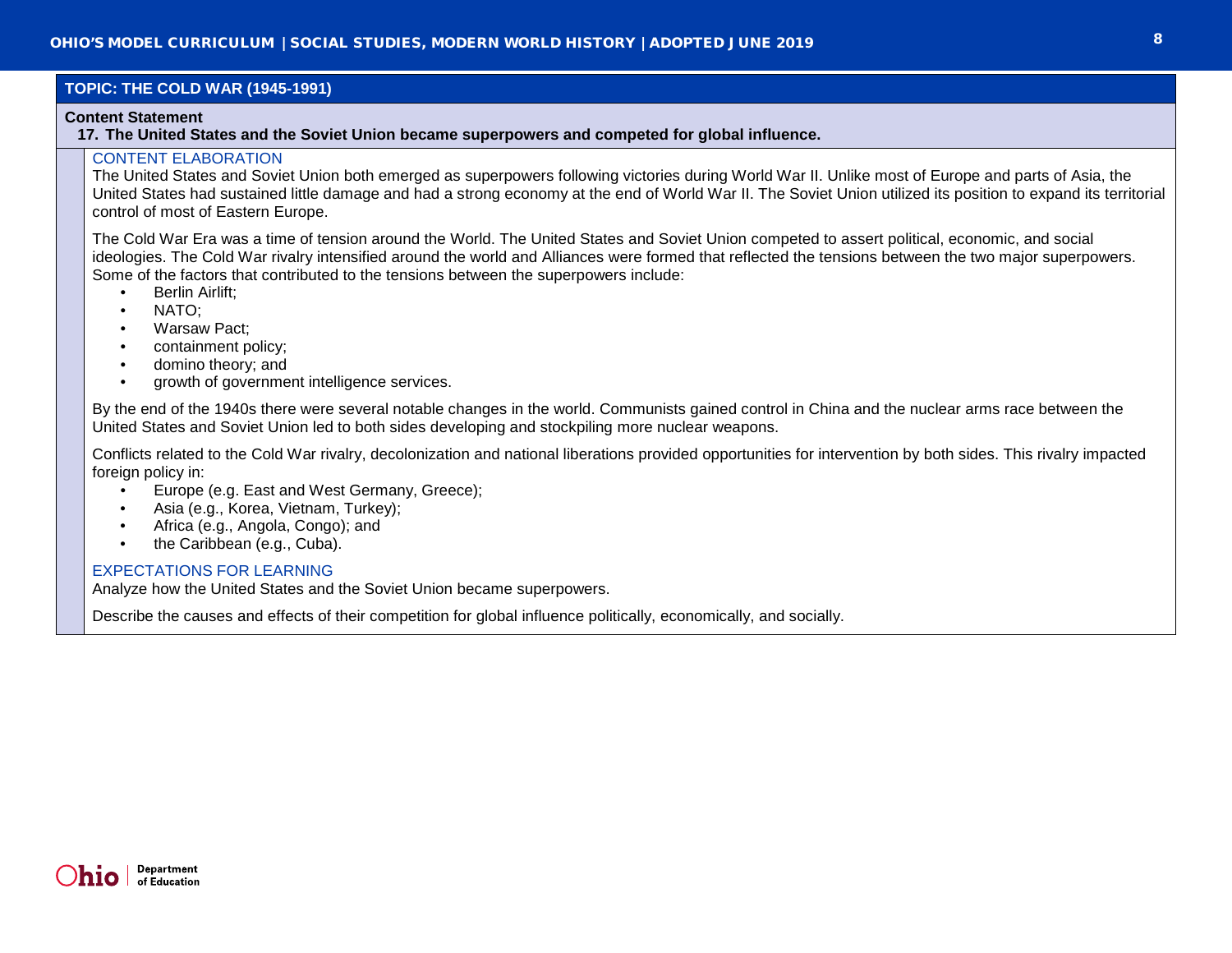# **TOPIC: THE COLD WAR (1945-1991)**

#### **Content Statement**

**18. Treaties and agreements at the end of World War II changed national boundaries and created multinational organizations.**

### CONTENT ELABORATION

National boundaries, particularly in Eastern Europe, changed as a result of World War II. Germany's boundaries also changed and became a divided country, occupied by the former Allies in the west and the Soviet Union in the east.

The Soviet Union annexed several Eastern European countries and exerted control in others, ushering in the era of the Iron Curtain.

Several multinational organizations were created between the Allies to promote economic and political stability; including:

- United Nations;
- World Bank; and
- International Monetary Fund.

### EXPECTATIONS FOR LEARNING

Explain why national boundaries changed and multinational organizations were created at the end of World War II.

### **Content Statement**

**19. Religious diversity, the end of colonial rule, and rising nationalism have led to regional conflicts in the Middle East.**

### CONTENT ELABORATION

The conflicts in the Middle East during the second half of the 20th century were the culmination of several factors that have deep roots in history. Contacts among major religions and religious sects in the Middle East have caused long-standing tensions and conflicts.

The end of colonial rule also caused tensions that resulted in conflict.

The rise in nationalism among Arab nations coincided with their opposition to the creation and presence of the modern state of Israel.

### EXPECTATIONS FOR LEARNING

Describe the causes and effects of conflicts in the Middle East during the second half of the 20th century.

## **TOPIC: THE COLD WAR (1945-1991)**

### **Content Statement**

### **20. Postwar global politics led to the rise of nationalist movements in Africa and Southeast Asia.**

## CONTENT ELABORATION

World War II had an important effect on Africa and Southeast Asia both during and after the war. Battles had been fought on both continents; and many Africans and Asians, were conscripted to serve as soldiers at home and in Europe. Oppression and exploitation in these colonies, as well as weaknesses of the colonial powers and Cold War rivalries, helped unite different ethnic and religious groups in their struggles for independence.

- Nationalist movements united citizens for change in Africa; including the:
- Négritude movement; and
- Pan-African movement.

In Southeast Asia, nationalists organized against colonial control and, in some cases, the American presence in:

- Philippines;
- Vietnam; and
- Cambodia.

### EXPECTATIONS FOR LEARNING

Analyze post-World War II global politics and explain the causes and effects of the nationalist movements in Africa and Southeast Asia.

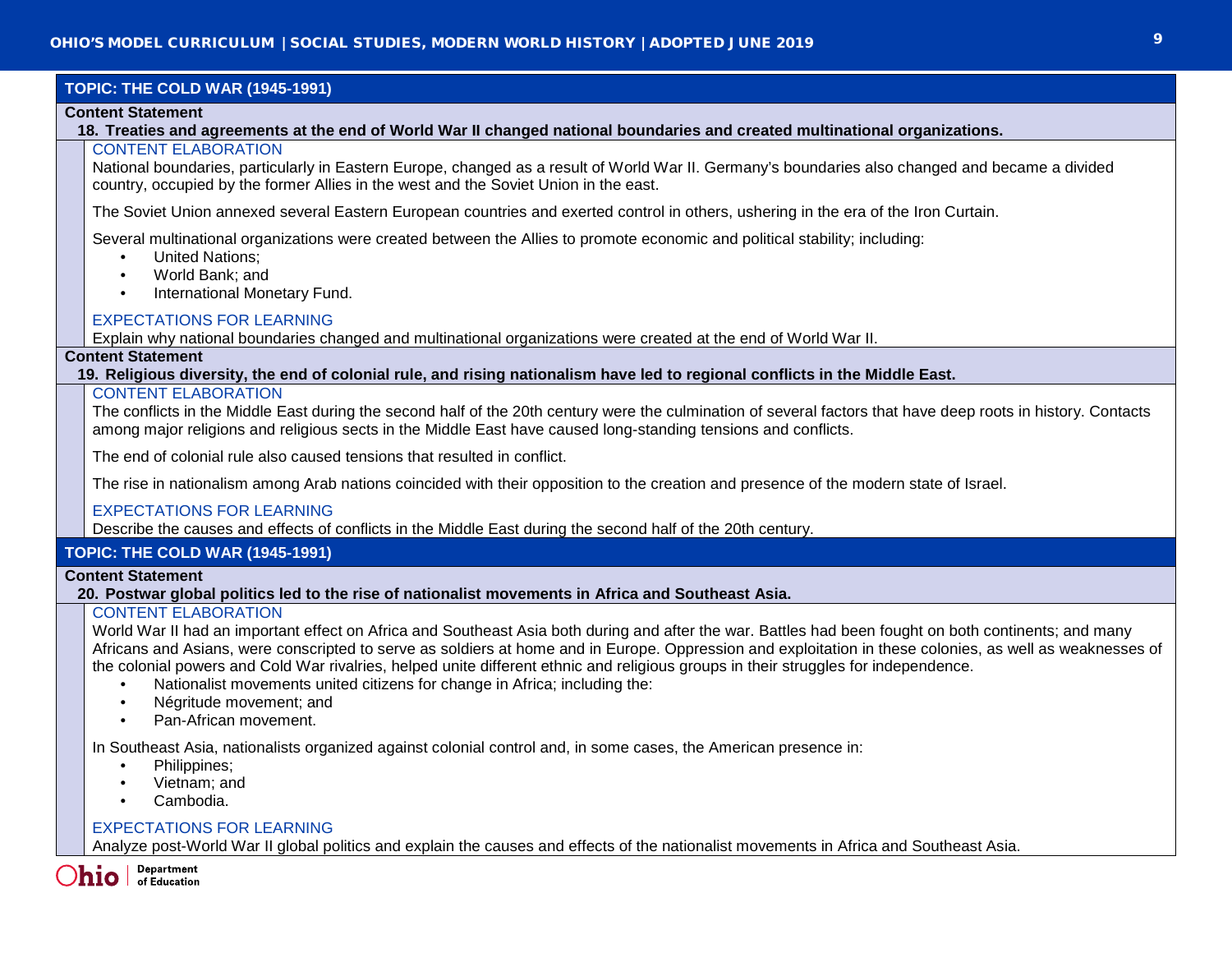# **TOPIC: THE COLD WAR (1945-1991)**

#### **Content Statement**

**21. Political and social struggles have resulted in expanded rights and freedoms for women and indigenous people.**

### CONTENT ELABORATION

During the second half of the 20th century, human rights organizations and the media fueled the impetus for the expansions of rights and freedoms for women and indigenous people.

In spite of resistance in many countries, governments were also pressured to end discriminatory practices and violence against women and indigenous people in developing nations. The struggle for the rights of women and indigenous people compelled more countries to extend opportunities for all to participate in society in the following ways:

- politically;
- educationally;
- economically; and
- socially.

The ending of apartheid in South Africa provided blacks the rights they had been denied. This was the result of political pressure within and outside the country.

International pressure to change did not lead to immediate or universal change for women or indigenous people in some areas of the world where they are still fighting for these changes.

### EXPECTATIONS FOR LEARNING

Analyze how achievements in the domain of women's rights in industrialized nations spurred increased opportunities for women throughout the world.

Explain how governments have changed their policies regarding women's rights and indigenous people.

## **TOPIC: GLOBALIZATION (1991-PRESENT)**

#### **Content Statement**

**22. The break-up of the Soviet Union ended the Cold War and created challenges for its former allies, the former Soviet republics, Europe, the United States, and the non-aligned world.**

### CONTENT ELABORATION

The ending of the Cold War was marked by the collapse of the Soviet Union. A new relationship between the United States and Russia and the other former Soviet republics developed and offered new challenges for the United States. The United States moved away from its containment policy and moved towards bilateral agreements in areas such as:

- space;
- energy;
- technology; and
- nuclear weapons.

The demise of the Soviet Union also created new challenges for its former allies, the former Soviet republics, Europe, and the non-aligned world as well as the United States. Among the challenges:

- creation of separate and independent governments;
- control of the nuclear arsenals installed by the former Soviet Union;
- rise of ethnic tensions: and
- transition to free-market economies.

### EXPECTATIONS FOR LEARNING

Describe the outcome of the relationship with the United States and the former Soviet Republics and the impact it has on the post-Cold War world.

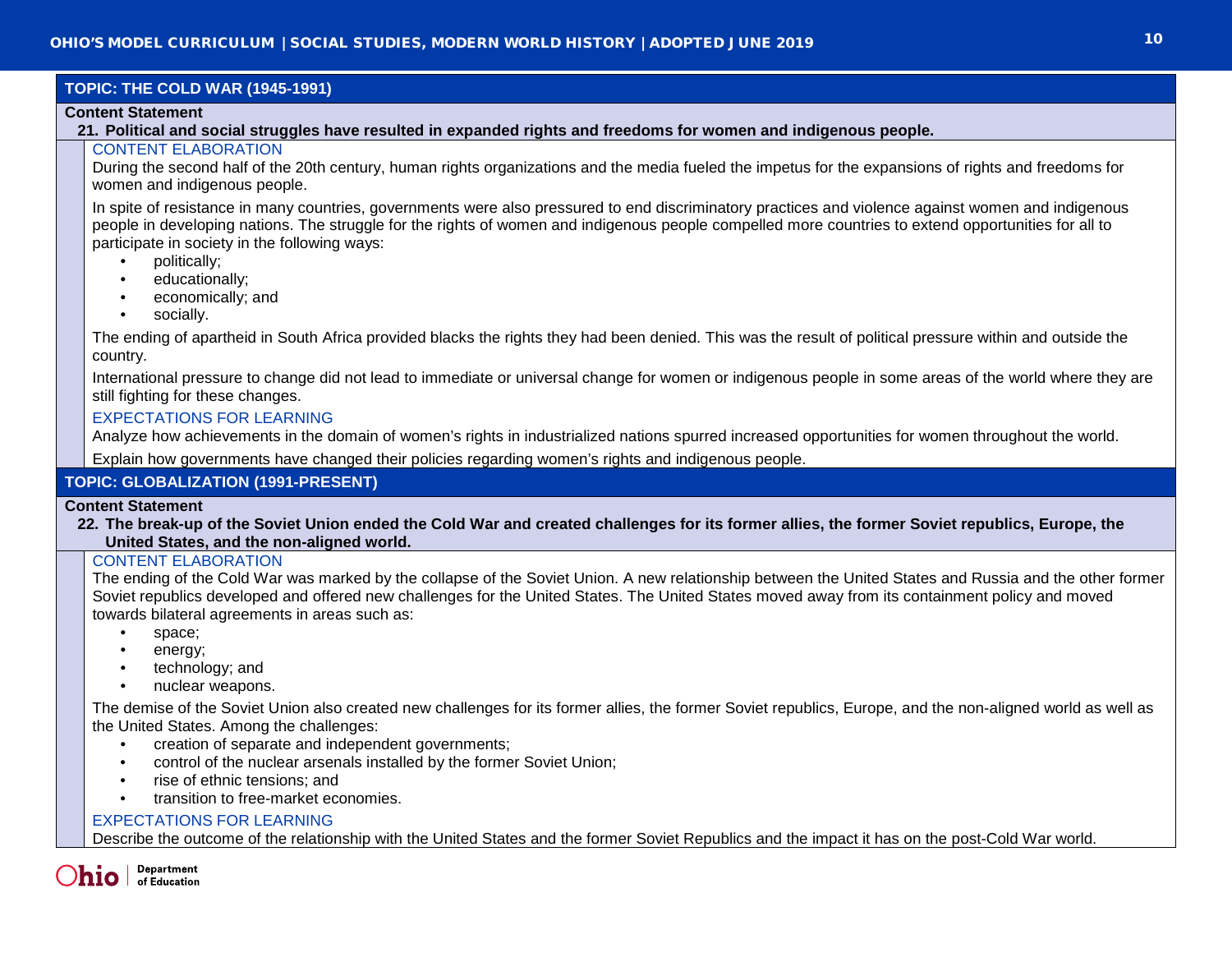### **TOPIC: GLOBALIZATION (1991-PRESENT)**

#### **Content Statement**

#### **23. Regional and ethnic conflicts in the post-Cold War era have resulted in acts of terrorism, genocide, and ethnic cleansing.**

### CONTENT ELABORATION

Acts of terrorism resulting from regional and ethnic conflicts in the post-Cold War era include those initiated by Islamic fundamentalists and by separatist groups (e.g., Al Qaeda, ISIS, Hamas, Chechen separatists, Irish Republican Army, Boko Haram).

Regional and ethnic conflicts have led to acts of genocide and ethnic cleansing. Genocide involves the systematic extermination of a group of people based upon specific religious, national, racial or other cultural characteristics. Ethnic cleansing involves the purposeful and forceful removal of a group of people from a region. The targeted groups have specific religious, national, racial or other cultural characteristics. Members of these groups are typically subjected to deportation, displacement or, ultimately, genocide.

The rise of nationalism among ethnic groups in the republics that emerged from the former Yugoslavia led to ethnic cleansing and the murder of thousands in Bosnia. Other examples of ethnic cleansing/genocide occurred in Sudan (Darfur), Iraq, Rwanda, and the Rohingya in Myanmar.

## EXPECTATIONS FOR LEARNING

Describe how regional, religious, and ethnic conflicts in the post-Cold War era have resulted in acts of terrorism, genocide, and ethnic cleansing.

### **Content Statement**

### **24. Political and cultural groups have struggled to achieve self-governance and self-determination.**

### CONTENT ELABORATION

Political and cultural groups have struggled to achieve self-governance and self-determination in many places since 1991, including:

- former Soviet republics:
- former communist countries in Europe;
- Post-Colonial Asia;
- nations in Southwest Asia:
- South Africa and other nations in Africa:
- Western Europe; and
- Latin America.

### EXPECTATIONS FOR LEARNING

Select an example of a political or cultural group and explain how they struggled to achieve self-governance and self-determination.

### **Content Statement**

#### **25. Emerging economic powers and improvements in technology have created a more interdependent global economy.**

#### CONTENT ELABORATION

Emerging economic powers have resulted in the creation of a more global economy. This interdependent global economy is based on a market share in the production of some goods and services in the late 20th and 21st century.

The European Union was created in the early 1990s to strengthen the economies of the member nations and make them more competitive in the world market by using a common currency and eliminating trade barriers.

Improvements in technology increased interdependence in the global economy. These improvements include:

- expanded use of satellites:
- personal computers;
- Internet; and
- cellular and satellite phones.

### EXPECTATIONS FOR LEARNING

Analyze the factors that have created a more interdependent global economy since 1991.



of Education